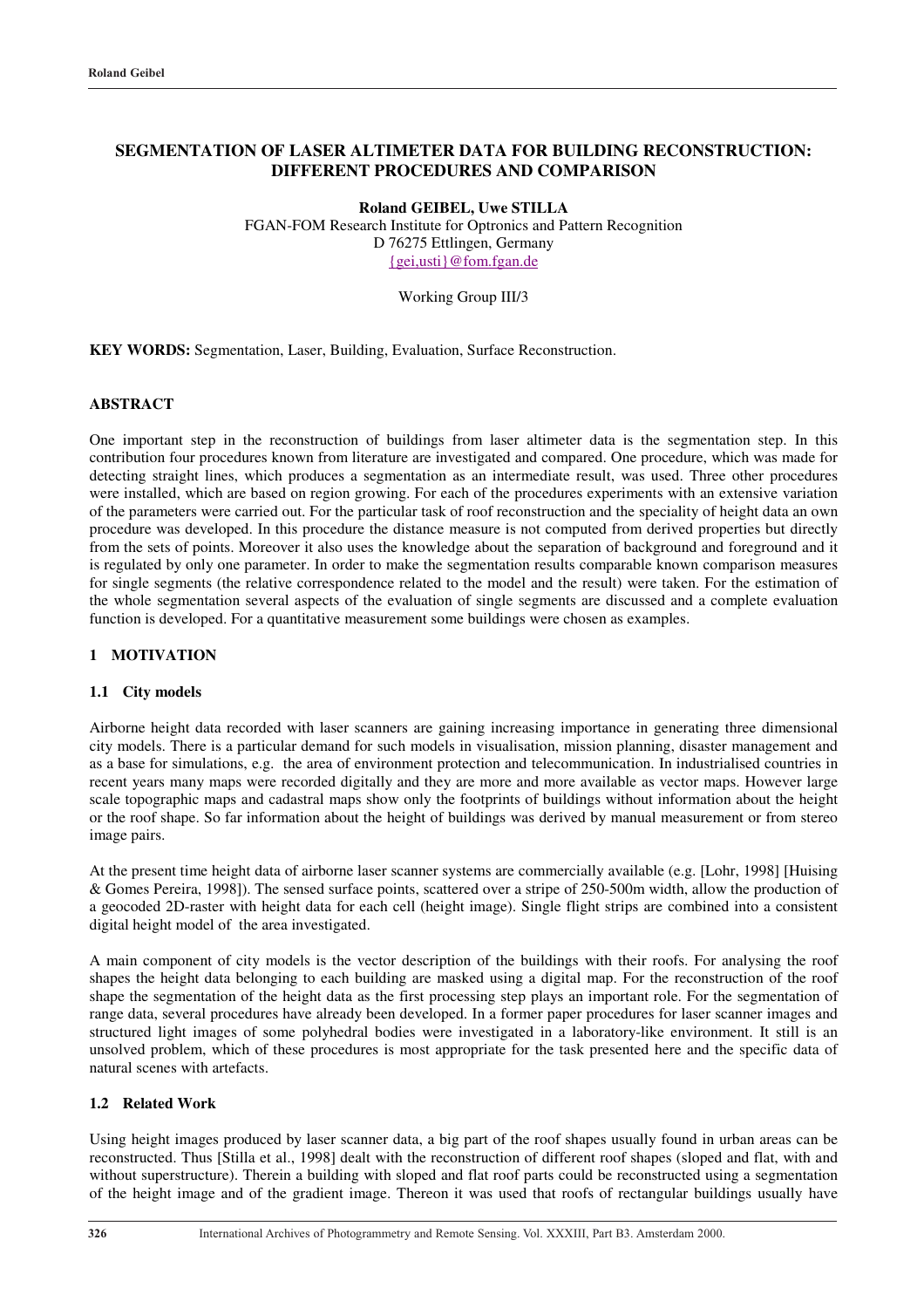planar parts which are oriented in few directions. This assumption allowed to use orientation histograms for segmentation.

If also objects shall be recognised which do not fulfil this assumption, then more general segmentations must be considered. Since in general an essential step in reconstructing objects from height data consists in a good segmentation of the height image into geometrically well matching surface parts, other procedures for the segmentation of range images known from literature were investigated. Yet it shows that the question of what is a good segmentation and what is a good segmentation procedure is too general in this wording. In the restricted area of the segmentation of laser altimeter images, we present a further development of the evaluation measure defined in [Hoover et al., 1996].

# **2 SEGMENTATION PROCEDURES**

In the contribution presented here, four procedures for the segmentation of range images, known from literature are investigated and compared. Three region growing based procedures which were available via the WWW were installed. Two procedures are based on an iterative region growing from seed regions. One procedure uses a clustering approach. An other procedure which serves for extracting straight lines yields as an intermediate result also a region segmentation. Furthermore an own simple region growing procedure was developed. It is regulated by only one parameter and in addition produces the neighbourhood graph of the segments. In each of the procedures the result of the segmentation is a label image and for each segment the description of the plane by a plane equation.

### **2.1 Burns**

In the procedure of Burns et al [1986] straight lines are extracted from an intensity image by investigating the gradient. Straight edges have in their neighbourhood areas with similar gradient orientation, which is perpendicular to the edge. Thus first connected regions of equal gradient orientation are searched. In height images planar areas show gradients of equal size and direction. Applying the procedure of Burns to height data, the partitioning of the inspected image into connected areas of equal orientation can also be considered as a segmentation into regions.

### **2.2 The UB-procedure (University of Bern)**

In the forefront of the procedure by Jiang and Bunke [1994], [Hoover et al., 1996] there is the line-like grouping of points in range images recorded in rows. For this purpose first each row of the image is recursively split into most possible straight line segments, then a region growing is performed on these line segments instead of the single pixels. As seed regions for the region growing process those triples of neighbouring line segments are used for which (i) all three line segments have at least a requested minimal length, (ii) the intersection of two adjacent line segments has a certain percentage of the total length of each of the three line segments and (iii) each pair of adjacent points on two line segments does not exceed a certain distance threshold.

Among all of these possible seed regions the one with the highest total length is chosen as an optimal seed region. Then other line segments are added to this region if the distance of both of the endpoints of the line segment from the plane of the growing region remains inside a threshold. This process of adding a further line segment is repeated until no further line segments can be added. Then the next best seed region is used to start the same process. This is repeated until all seed regions are processed. In a post-processing step small regions are eliminated.

# **2.3 The WSU-procedure (Washington State University)**

The procedure of [Flynn and Jain, 1991], [Hoffman and Jain, 1987] is not restricted to objects with planar surfaces, but can also describe elliptic surfaces (spheres, cylinders, cones). It proceeds in the following 9 steps: (i) First jump edge pixels are identified by z-coordinate differences in the 8-neighbourhood. (ii) For the pixels distant enough from these jump edge pixels the surface normal is estimated. (iii) For the set of pixels with surface normal a clustering is performed (hoffcluster). This clustering produces connected sets of similar orientation. (iv) The pixels belonging to the same cluster are labelled identically. (v) Investigating the labelled sets with respect to their local neighbourhood segments are produced. (vi) In order to counteract over-segmentation an edge-based method for joining regions is applied. Adjacent regions are joined together, if the difference in angle of all normals along the common border line is small enough. (vii) Each segment is checked for planarity by a regression procedure. This is the first time that plane equations are calculated for the segments. Non planar segments are taken out of further consideration. (viii) Neighbouring planar segments are merged if their parameters "angle of surface normal" and "distance term" of the plane equation are similar. (ix) Unlabeled pixels at the border of each segment are added to the segment if their distance to the plane lies inside a threshold. The steps (vii) to (ix) are repeated until the result is stable. In a following post-processing step small regions are deleted.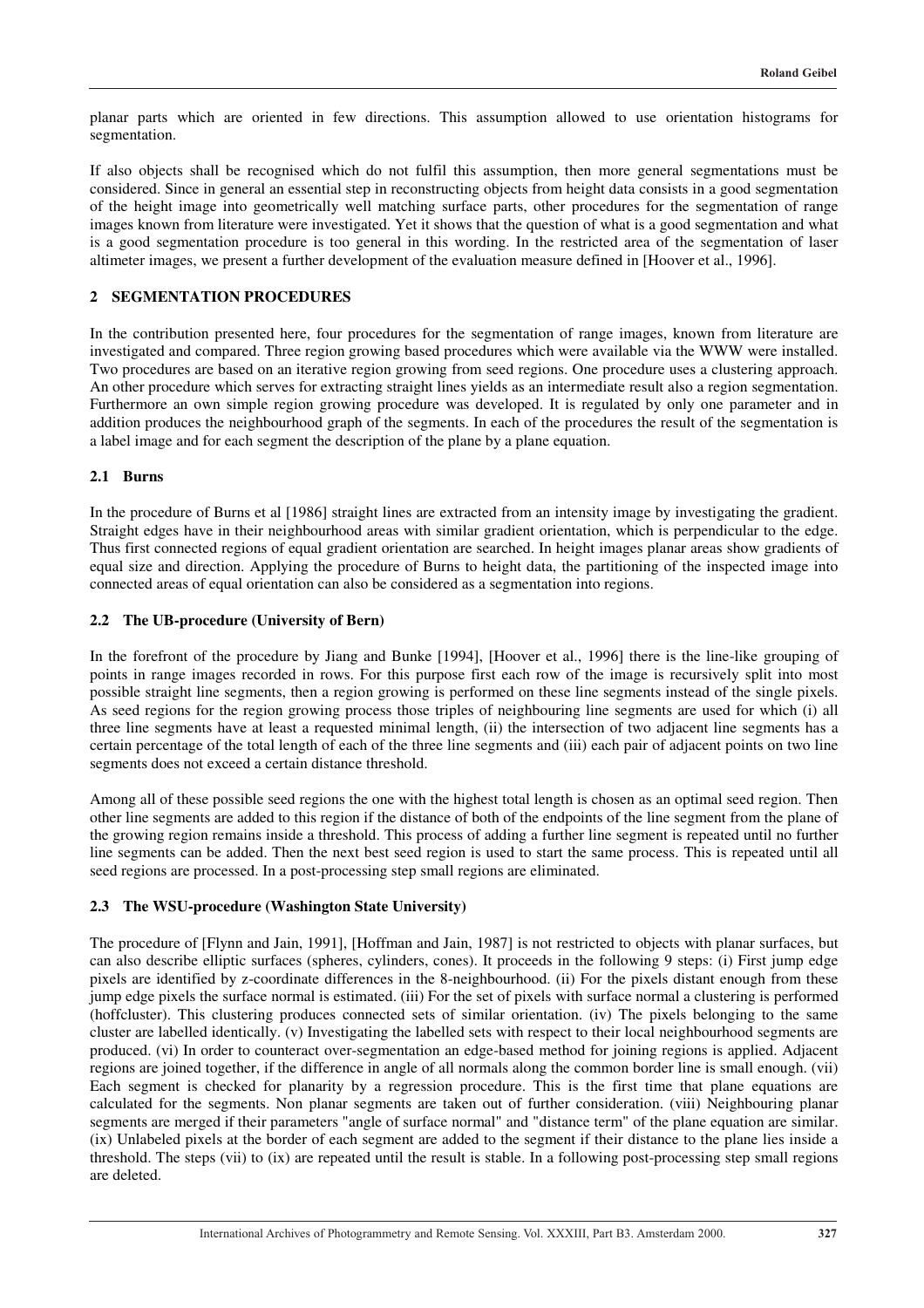#### **2.4 The USF-procedure (University of South Florida)**

The procedure of Hoover et al. [1996] proceeds in two steps: First for each pixel the normal vector is estimated, then the region growing itself starts. For the investigation a window of size at least 5x5 is laid around each pixel. For the estimation of the normal for each pixel a sub-window is made centred around the pixel and eight other sub-windows in horizontally, vertically and diagonally shifted directions. For all of these sub-windows the normal vector and a residual is computed. The normal vector with the smallest residual is taken as the normal vector of the centre pixel. For pixels in the interior of a segment this residual will be small. Noise or a near by edge produce a big residual. Thus a small residual can be a hint for the interiorness inside a planar segment.

The pixel with the smallest residual is taken as seed point for the region growing process. Criteria for the addition of a further pixel to a growing region are (i) the four-neighbourhood, (ii) the angle between the pixels normal and the region grown so far, (iii) the distance between the new pixel to be added and the plane equation of the region grown so far and (iv) the point-to-point distance between the pixel and its neighbours in the scene. This way a region grows pixel-wise at its border. If no more pixels can be added to a region the next best pixel available (based on its residual) is taken as the seed pixel for the next region. Too small regions are discarded and their pixels play no further role.

## **2.5 Qualitative valuation of the procedures by an example**

For a first qualitative valuation the procedures were installed and tested with the data in hand. For that purpose it was necessary to modify source code and the data to make the data types, the data formats and the different image formats compatible. Several interfaces for camera models present in the original source code could not be used. The results of the segmentation by the different procedures are displayed in Fig. 1.



Fig. 1: Results of the segmentation procedures: a) Burns, b) UB, c) WSU, d) USF

The result of the procedure Burns (Fig. 1a) shows a heavy sectioning of the areas, caused by the sensitivity of the gradient to noise by the small 2x2 window. Since the procedure Burns makes the segmentation only based on gradient orientation adjacent areas of same orientation but different slope can not be discerned. Since gradients are only considered if they have a certain absolute size horizontal areas can not be detected either. Since the aim is to find edges the decision about intersecting concurrent segments is determined by their length and not the number of pixels which would be desirable. Remarkable in Fig. 1b) are the horizontally directed segments, resulting from a supposed line structure of the scanning system which however was not present. The result in Fig. 1d) shows extraordinarily many small segments in the border area and a very big part at the border of the segmented object and between the segments considered as unsure. This is due to the operating mask being small with respect to the resolution of the data. Since the results produced with the data present seem not satisfactory a further segmentation procedure was developed and implemented.

#### **2.6 The FOM procedure**

This procedure is based on the stepwise growing of similar areas from single pixels up to big regions. Beginning with a masking made in advance the knowledge about the separation into background and foreground is used. The procedure is marked out by a special distance measure and a continuing recalculation of the plane equations. Thereon the distance measure is not determined from derived features of the segments but directly from their pixel sets. For the calculation of the distance measure between two adjacent segments P, Q the Euclidean distance  $d_E$  is determined for all pixels p of segment P to the plane of the other segment Q. The distance  $d_1$  of one segment P to Q is calculated as

$$
d_1(P,Q) := \max_{p \in P} \{d_E(p, Plane(Q))\}
$$
 (1)

whereas the symmetric distance measure between P and Q is taken to be the minimum of both values: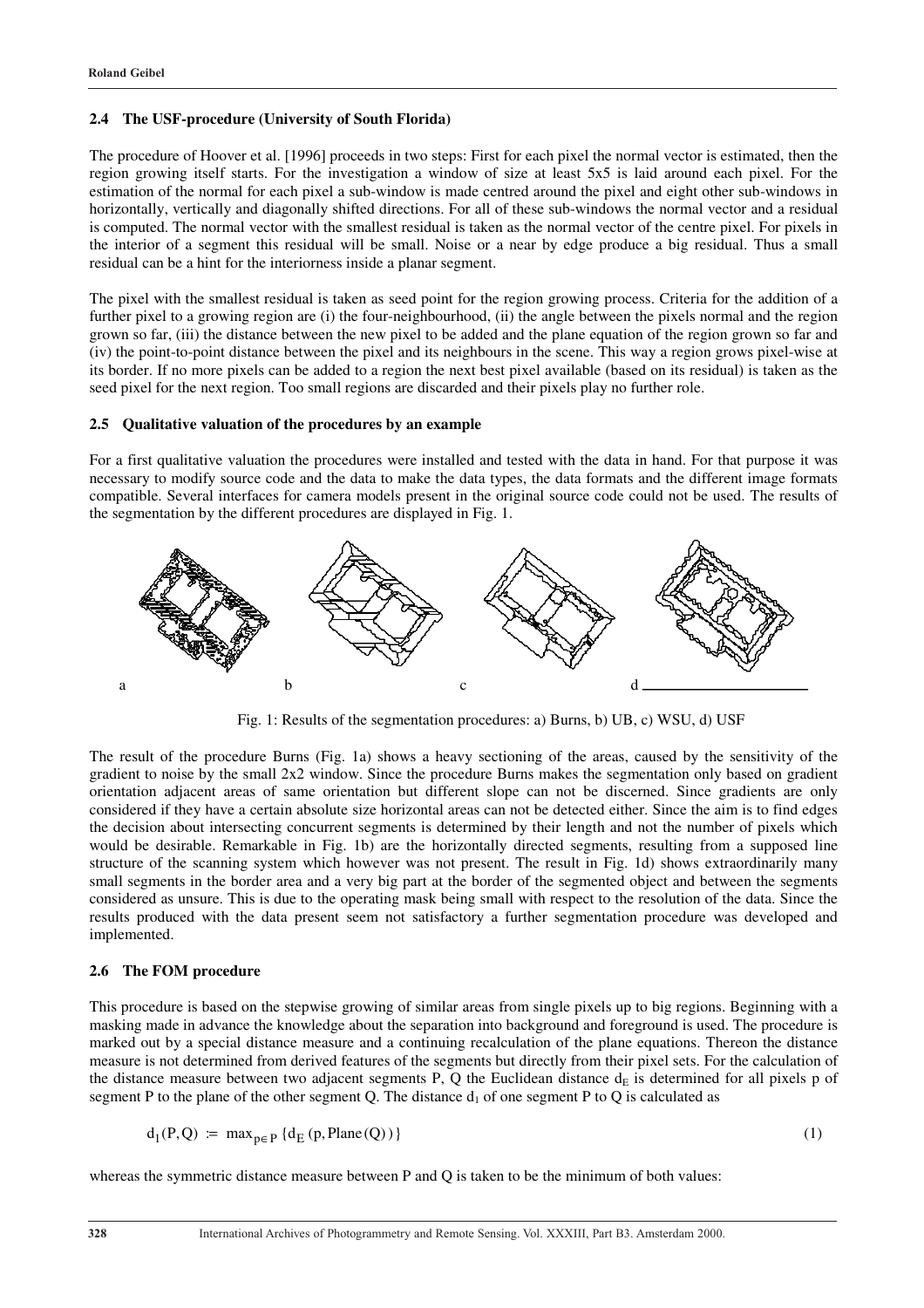$$
d(P,Q) := min(d_1(P,Q), d_1(Q,P))
$$
\n(2)

Then that pair of segments Po, Qo is fused which has the minimal distance:

$$
d(Po,Qo) = min \{d(P,Q)\}.
$$
\n(3)

Pairs of adjacent segments with minimal distance are fused until this minimal distance d becomes bigger than a threshold  $d_{th}$ . This threshold  $d_{th}$  is the only parameter to control the procedure. During the initialisation phase the plane equations are determined either by all pixels of the 8-neighbourhood or from the best fit with 3 adjacent pixels which form a square with the centre pixel. In a post-processing phase very small segments like for example single border pixels are added to an adjacent segment. The result of the procedure is the partitioning of the image into disjoint segments and the neighbourhood graph of the segments.



Fig. 2: Stepwise fusing of segments after a) 2690, b) 2860, c) 2940, and d) 3050 steps

The four images in Fig. 2 show intermediate results after 2690, 2860 and 2940 iterations and the final result after 3050 iterations. Since each iteration fuses at least one pair of segments there can be no more iterations than the number of segments in the initial phase, i.e.: the number of pixels of the object. The number of comparisons in each iteration is bounded by the number of pixels of the object too. The total effort of the procedure is of quadratic order with respect to the number of pixels.

#### **3 TEST ENVIRONMENT**

The valuation of one or more algorithms requires to process relevant data and to evaluate the results. In order to process and valuate a big number of data sets it is suggested to automate the components of the test environment as far as possible. To gain a qualitative statement about a procedure task oriented measures must be defined [Hoover et al., 1996].

#### **3.1 Data**

### **3.1.1 Input data**

In general we discriminate test data by their origin into (i) data of synthetic objects, (ii) data of model objects and (iii) data of real objects. In this contribution height data of real objects are used which were recorded by a laser scanner. Nowadays airborne laser scanner systems yield sensing ratios of one point per 6m<sup>2</sup> up to 9 points per 1 m<sup>2</sup> [Huising & Gomes Pereira, 1998]. In this investigation we used data which were recorded with a ratio of 4 points per 1  $m<sup>2</sup>$ . They were used to derive a geocoded equidistant grid which can be depicted as an image.

#### **3.1.2 Ground truth data**

Ground truth data describe an object in a scene or in image data. If scene descriptions are used as ground truth data, then a comparison will also contain the special properties of the sensor. Thereon it may be, that objects of the scene are not visible in the image because of some properties of the sensor. If the task is to investigate only the procedure alone, then the excerption of ground truth data from the image data is suggested. This case is called sensed truth [Klausmann et al., 1999]. While for input data of synthetic objects and model objects ground truth data can often be obtained automatically input data of real objects usually require to derive the ground truth data manually. For valuating the segmentation of height data plane areas were extracted manually following the visible shape, with areas down to 4 square meters being recorded. Fig. 3 Following the visible shape, with areas down to 4 square meters being recorded. Fig. 3: Fig. 3: Ground truth shows an example for a manual ground truth segmentation.



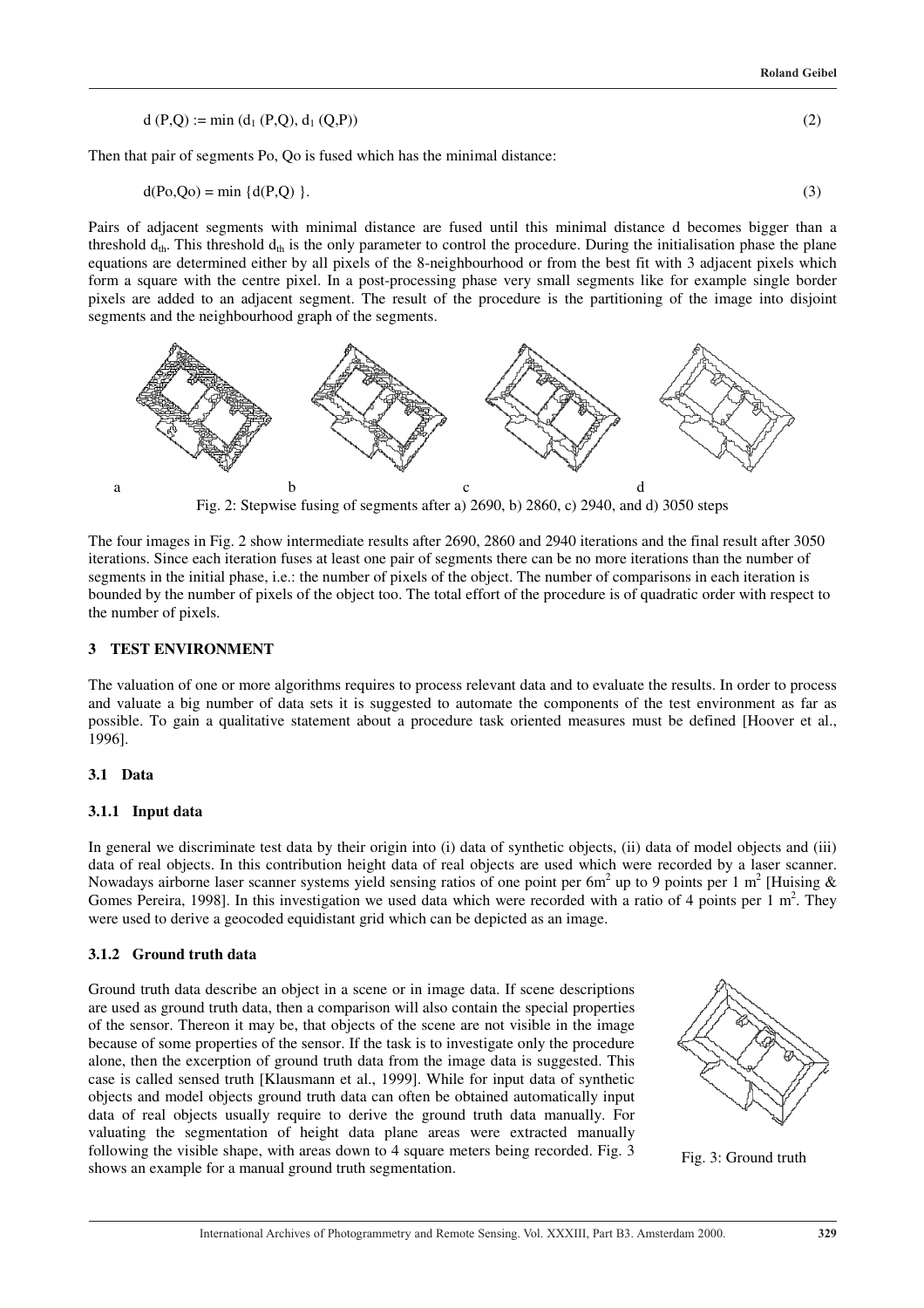#### **3.2 Performance measurement**

### **3.2.1 Measures for comparing ground truth and machine segments**

In the following segments of the sensed truth data are denoted as T-segments and segments which are produced by a segmentation procedure, are denoted as machine segments (M-segments). In the ideal case the segmentation procedure produces one M-segment for each T-segment and both segments are exactly equal. Since the borderlines can not be found exactly because of distortions in the real case the T- and M-segments will only intersect partly even if the relation is one-by-one. To meter the correspondence the intersection area of T-segment and M-segment is taken as measure. In order to denote the intersection ratio independently of the size of the intersection area it is normed by the size of the segment. This produces the measures

$$
S_T := A_S / A_T \quad \text{and} \quad S_M := A_S / A_M \tag{4}
$$

which are related to the area of the T-segment  $A_T$  and of the M-segment  $A_M$ .

**Correct classification.** If the intersection ratio of M- and T-segment is very low, then it should not be assumed that they are corresponding. As a criterion for a correct classification a minimal relative intersection

$$
S_T > S_{th} \text{ and } S_M > S_{th} \tag{5}
$$

is required. To ensure that a T-segment can correspond to only on M-segment as correct,  $S_{th} > 0.5$  is required. The example in Fig. 4a shows with  $S_T=15/24=0.625$  and  $S_M=15/20=0.75$  and thus a correct classification, while in Fig. 4b  $S_T=8/24=0.333$  and  $S_M=8/20=0.4$  and thus the segments are not classified as correct.





Fig. 4: One M-Segment. a) correct, b) not correct

**Over-segmentation.** It is possible that the expected T-segment is represented by several parts of M-segments. The intersection area A<sub>S</sub> then results from the total area of the M-segments ( S = T  $\cap$  (M1  $\cup$  M2 ... ). The relative intersection is defined analogously to equation (4) as

$$
S_{TO} := A_S/A_T
$$
 and  $S_{MO} := A_S/A_{M1\cup M2}...$  (6)

If more than one M-segment intersects with the T-segment, then only one M-segment can be marked as classified correctly. If no M-segment was assigned as corresponding correctly, then a Tsegment is classified as over-segmented, if

$$
S_{\text{TO}} > S_{\text{th}} \quad \text{and} \quad S_{\text{MO}} > S_{\text{th}} \tag{7}
$$

hold. If an M-Segment was assigned a correct classification, then the T-segment is classified as over-segmented, if in addition the average of the measures of the new correspondence is bigger than that of the measures of the one M-segment classified as correct.

$$
\frac{S_{\text{TO}} + S_{\text{MO}}}{2} > \frac{S_{\text{T}} + S_{\text{M}}}{2} \tag{8}
$$

If the condition in equation (8) is not satisfied, then the classification of the one correct segment will be kept and the other M-segments are not associated to the T-segment.



Fig. 5: Two M-segments. a) not correct, not oversegmented, b) not correct, over-segmented c) correct, over-segmented, d) correct not oversegmented

Fig. 5 shows cases, in which the T-segment is intersected by two M-segments. In Fig. 5a-b the M-segments are so small, that in both cases the M-segments could not be classified as correct. In Fig. 5a the T-segment is neither oversegmented, since both of the M-segments together do not fulfil the condition of equation (7), while in Fig. 5b it holds. In Fig. 5c-d M2 was assigned to the T-segment as a correct classification. Since by the position of M1 in Fig .5c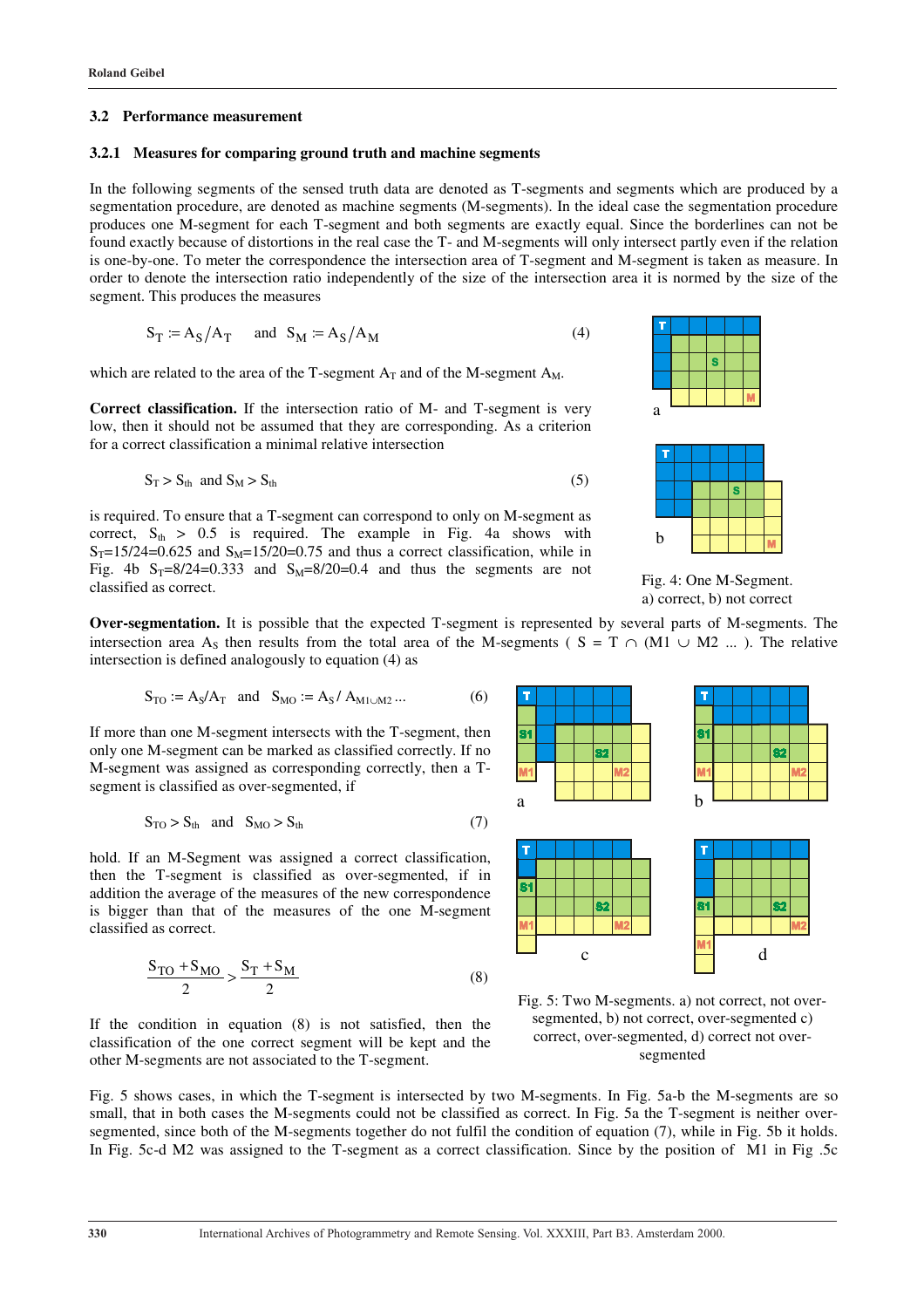equation (7) and (8) are fulfilled, the T-segment is denoted as over-segmented. In Fig. 5d M1 is intersected by T only to a little part, such that equation (8) does not hold and only M2 is assigned to T as correct. T is not over-segmented.

**Under-segmentation.** If one M-segment intersects with more than one Tsegment, we can expand our definition of the measures  $S_T$  and  $S_M$  to:

$$
S_{\text{TU}} := A_{\text{S}} / A_{\text{T1} \cup \text{T2}} \quad \text{and} \qquad S_{\text{MU}} := A_{\text{S}} / A_{\text{M}}
$$
(9)

Like in the case of over-segmentation a segment could already be classified as correct, now one of the T-segments can already be classified as correct or as over-segmented. If no classification is assigned and if

$$
S_{\text{TU}} > S_{\text{th}} \text{ and } S_{\text{MU}} > S_{\text{th}}, \tag{10}
$$

holds, then the M-segment is classified as under-segmented. If however one of the T-segments was already classified as correct or over-segmented, then in addition to equation (10) the average of the measures for the under-segmentation must be bigger than the average of the measures for the former classification (cp. equation (8)). In Fig. 6 M is first assigned to T1 as a correct classification, then to T1∪ T2 as under-segmentation.

**Missed and Noise**. T-Segments, which then are neither classified as 'correct', nor as 'over-segmented' nor as 'under-segmented' are classified as missed (Fig. 7a). Msegments, which then are neither classified as 'correct', nor as 'over-segmented' nor as 'under-segmented' are classified as noise (Fig. 7b).

# **3.3 Segmentation of multiple areas**

The above classification is carried out for all T-segments and all M-segments of an object (e.g.: a building). Thereon one T-segment can be related to many Msegments and one M-segment can be related to many T-segments. For instance the classification of the segmentation result shown in Fig. 2d (43 segments) based on the ground truth with 27 segments (Fig. 3) results in 10 correct T- and Msegments, 5 over-segmented T-segments, 4 under-segmented M-segments, 4 missed T-segments and 8 noise M-segments. In investigating multiple objects of a scene for a valuation of different procedures, such a classification is obtained for each object.

#### **3.4 Valuation of the segmentation**

In order to receive a quality measure for single objects (e.g.: buildings) or a complete scene (e.g.: city model), the measurements and classifications of single object parts (roof parts) must be evaluated. A simple measure of quality can be

derived from the number of correctly found segments  $T_K$  or from its ratio to all T-segments  $T_A$ .

$$
q = |T_K| / |T_A| \tag{11}
$$

However since the intersection with the T-segments can differ even if they have been classified as found correctly the measure  $S_T$  should be taken into account as a weight factor for each of the T-segments.

$$
q = \sum_{T \in T_K} S_T / |T_A| \tag{12}
$$

Since the segments which were classified as over-segmented or even those which were classified as under-segmented can be used for further processing and make a contribution to the segmentation quality as compared to missed or noise segments they should be recognised in calculating the quality measure.



Fig. 6: Two T-segments and one M-segment (correct, undersegmented)



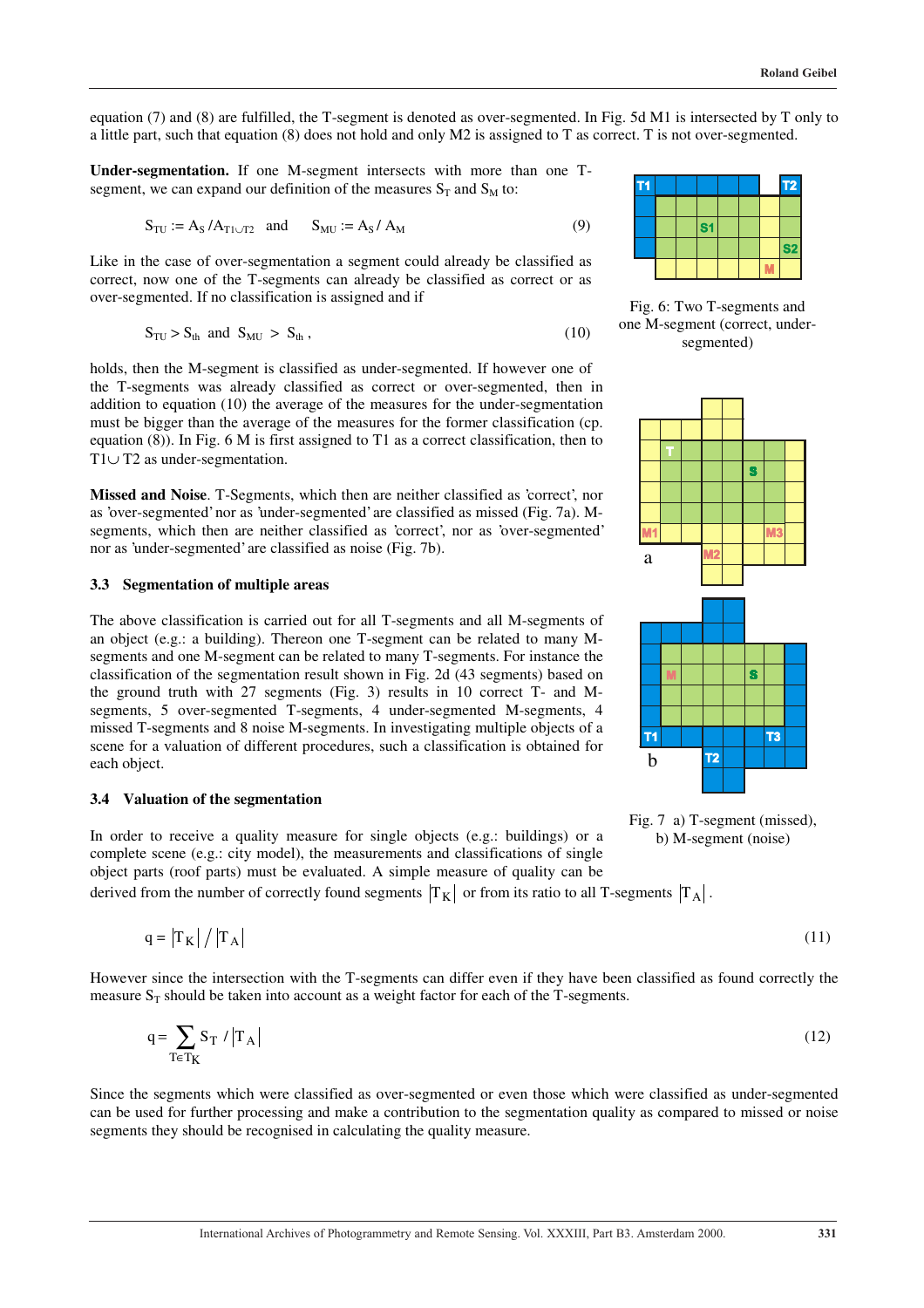and

$$
q = \left(\sum_{T \in T_K} S_T + \sum_{T \in T_O} k_O \cdot S_T + \sum_{M \in M_U} k_U \cdot S_{T_1 \cup \ldots \cup T_M}\right) / \left|T_A\right| \tag{13}
$$

For the over-segmented and for the under-segmented segments the ratio of intersection  $S_{TO}$  and  $S_{TU}$  are taken into account as weight factors too. However their contribution is reduced by the additional factors  $k_0 < 1$  and  $k_0 < 1$ . The influence of over-segmented and under-segmented segments should be different. For an over-segmentation it is possible that in one of the following processing steps M-segments are combined if they belong together. For an undersegmentation a subsequent splitting based on the features of the fused segment may be difficult. For visualisation tasks also the effect of an over-segmentation is not as bad as that of an under-segmentation if the normal vectors of the segmented parts were determined correctly. As weight factors for  $k<sub>O</sub>$  and  $k<sub>U</sub>$  we propose:

$$
k_O = (2n-1)/n^2
$$
 with n = number of M-segments associated with the T-segment (14)

$$
k_U = 1/m^2
$$
 with m = number of T-segments associated with the M-segment. (15)

The segments classified as missed worsen the quality q because they make no contribution. Segments classified as noise worsen the result and therefore should be considered in reducing the quality. For example the sum in the numerator of equation (12) can be decreased for the number  $|M_N|$  of missed segments. However since the size of the segments was not yet recognised a few small noise segments would have much more effect than one big segment. In general also the size of segments should be recognised in their importance for the total area. As a measure of quality we propose:

$$
q_{L0} = \left(\sum_{T \in T_K} S_T \cdot A_T + \sum_{T \in T_O} k_O \cdot S_T \cdot A_T + \sum_{M \in M_U} k_U \cdot S_{T_1 \cup \ldots \cup T_M} \cdot A_{T_1 \cup \ldots \cup T_M} - \sum_{M \in M_N} A_M\right) / \sum_{T \in T_A} A_T
$$
(16)  

$$
q_L = \max(0, q_{L0})
$$
(17)

For the evaluation of a complete scene the quality number  $q_G$  has to be derived from the results of all of the segments of the scene or from the results  $q_L$  of the objects. For the evaluation of a scene we use

$$
q_G = \sum_{\text{local objects}} q_L \cdot A_L / \sum_{\text{local objects}} A_L \quad \text{with} \quad A_L = \text{area of the local object}
$$
 (18)

#### **4 EXPERIMENTS**

#### **4.1 Quantitative evaluation of the procedures by an example**

In order to test and evaluate the segmentation procedures laser altimeter data of real objects in the area of the town of Karlsruhe were used. The resolution of the data is  $1 \text{ m}^2$  on ground and the resolution in altitude is 0.06 m. The scenes were recorded in "first-pulse-mode". For adjusting the segmentation procedures many experiments were made for each of the procedures. The parameter adjustment was done for one selected object of the test area. The results of the investigated procedures with the parameters valued as best are depicted in Fig. 1 and 2d. The evaluation of the results is shown in table 1. The quality measure  $q_L$  was determined using the weight factors  $k_U$ and  $k_0$  proposed in equation (14) and (15).

| Number of<br>segments | <b>Burns</b> | <b>USF</b> | <b>UB</b> | <b>WSU</b> | <b>FOM</b> |
|-----------------------|--------------|------------|-----------|------------|------------|
| correct               |              |            |           |            | 10         |
| over                  |              | 3          | 10        |            | 5          |
| under                 |              |            | 3         |            |            |
| missed                |              | 17         | 9         |            |            |
| noise                 |              |            |           |            |            |
|                       | 0.33         | 0.54       | 0.38      | 0.23       | 0.93       |

Table 1: Number of classified segments by different procedures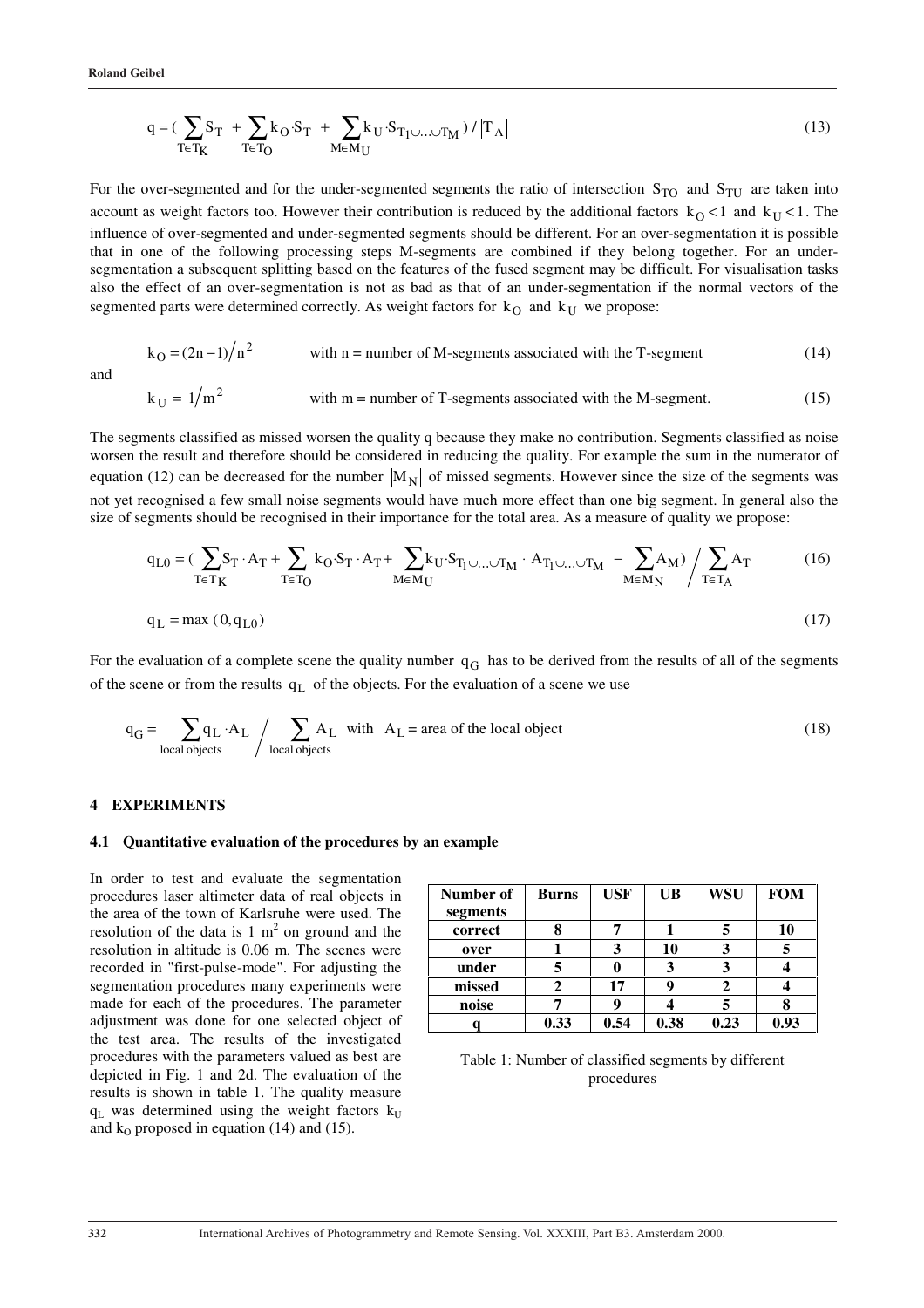# **4.2 Irritability by rotation**

It would be supposed that a segmentation procedure produces the same output if the same input data is presented in different order. Practice shows however that rotation of the data leads to more or less different outputs in many of the considered procedures. To test this dependency the images were turned, segmented and turned back. Fig. 8b-d shows the results with the input image turned for  $90^\circ$ ,  $180^\circ$  and  $270^\circ$ . The images show small variations of the contours of small segments and the appearing or vanishing of small segments. Bigger segments stay stable.

| <b>FOM</b> |      | 90   | 180  | 270  |
|------------|------|------|------|------|
| rotation   |      |      |      |      |
| correct    | 10   | 11   | 13   | 14   |
| over       | 5    |      | 5    | 6    |
| under      |      |      |      |      |
| missed     |      | 7    |      | 3    |
| noise      |      | 10   | 5    |      |
|            | 0.93 | 0.93 | 0.94 | 0.93 |

Table 2: Number of classified segments with rotation of the image



Fig. 8: Rotation of the height image a)  $0^{\circ}$ , b)  $90^{\circ}$ , c)  $180^{\circ}$ , d)  $270^{\circ}$ 

By a rotation of the same image data for 90, 180 or 270 degrees each of the investigated procedures showed more ore less changes in the segmentation. For the procedure Burns the rotation had the least effect.

### **5 DISCUSSION**

During the experiments there arose difficulties in the determination of optimal parameters. In the procedures USF and WSU this was caused by the big number of parameters and their interdependencies. For this reason it could not be ensured that the used parameter set was optimal. Some of the investigated procedures assume different sensor specific recording geometries which however were not present in the data used. In the procedure UB the assumed line-like sensing order lead to a stripe-like over-segmentation. The own procedure produced the best results. However it also



Fig. 9: Segmentation results of the FOM procedure with variation of the parameter  $d_{th}$ a) section of aerial image, b) height image, c)  $d_{th}=0.45$  m, d)  $d_{th}=1.0$  m, e)  $d_{th}=1.5$  m, f)  $d_{th}=2.5$  m